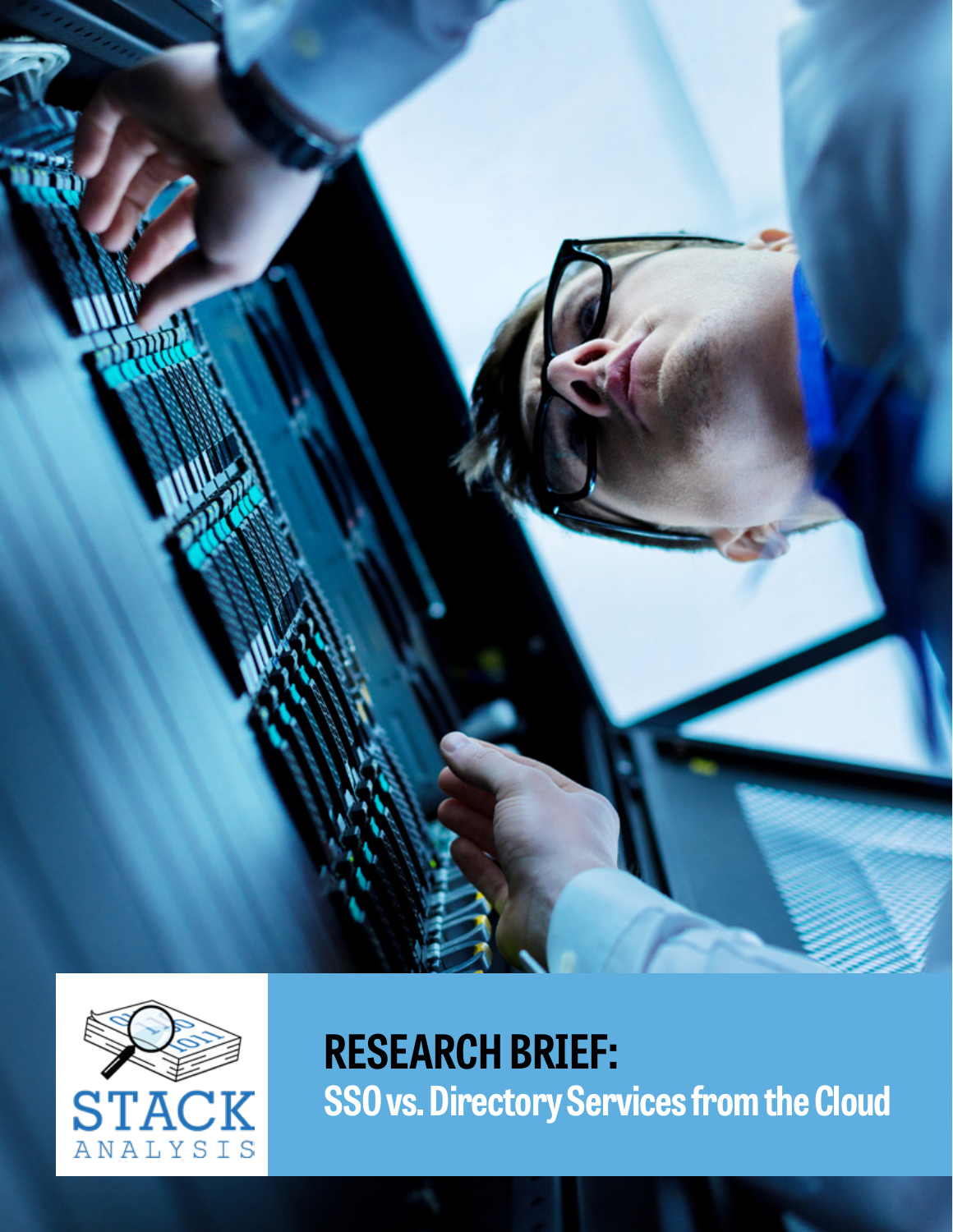**ONE OF THE MOST COMPELLING PARTS OF THE IT LANDSCAPE IN RECENT YEARS IS THE IDENTITY MANAGEMENT SECTOR. THERE MAY NOT BE ANYTHING MORE FOUNDATIONAL WITHIN AN ORGANIZATION THAN ITS CONTROL OVER ACCESS TO IT RESOURCES AND SYSTEMS.**

Today, access and identity is accomplished by a cobbled-together combination of single sign-on (SSO) technologies and Microsoft's homogeneous Active Directory (AD). Of course, the landscape is very different today than in 1999 when AD was introduced. As a result, solutions based on these legacy technologies are highly dependent on Windowsbased infrastructures.

**A new generation of cloud directory services is emerging to solve the problem of mixed platform, multi-location architectures.**

With web application use exploding, a wave of vendors has tackled the problem of connecting Active Directory to web applications. Because Microsoft was slow to extend Active Directory to the cloud, a generation of web SSO players emerged. These solutions leveraged the core, on-prem directory (AD) and bridged user identities to web applications. This approach worked well, as did the AD-only approach, for a short period of time.

As the IT sector continued to evolve and innovate with microservices, heterogeneous platforms, new authentication approaches and protocols and updated security models, the idea

of AD and SSO started to break down. An on-prem, single-vendor directory with a single protocol web authentication platform approach became too limiting.

A new generation of cloud directory services is emerging to solve the problem of mixed platform, multi-location architectures. These modern approaches to core authentication services are being driven by third-party vendors without ties to platforms (e.g. Windows), productivity platforms (G Suite and Office 365) or infrastructure services (e.g. AWS, Kubernetes). This neutral approach is imperative in a rapidly innovating environment, where new solutions are emerging from all corners of the globe and best of breed is changing constantly. IT, development and ops organizations must be enabled to leverage the best — and right — tools for their jobs in this new era.

With these significant shifts in the market and IT landscape, organizations have been wondering whether their focus should be on extending their current on-prem approach of Active Directory with web application single sign-on or shifting to a modern cloud directory service. This SSO-versus-cloud directory services question has significant long-term implications.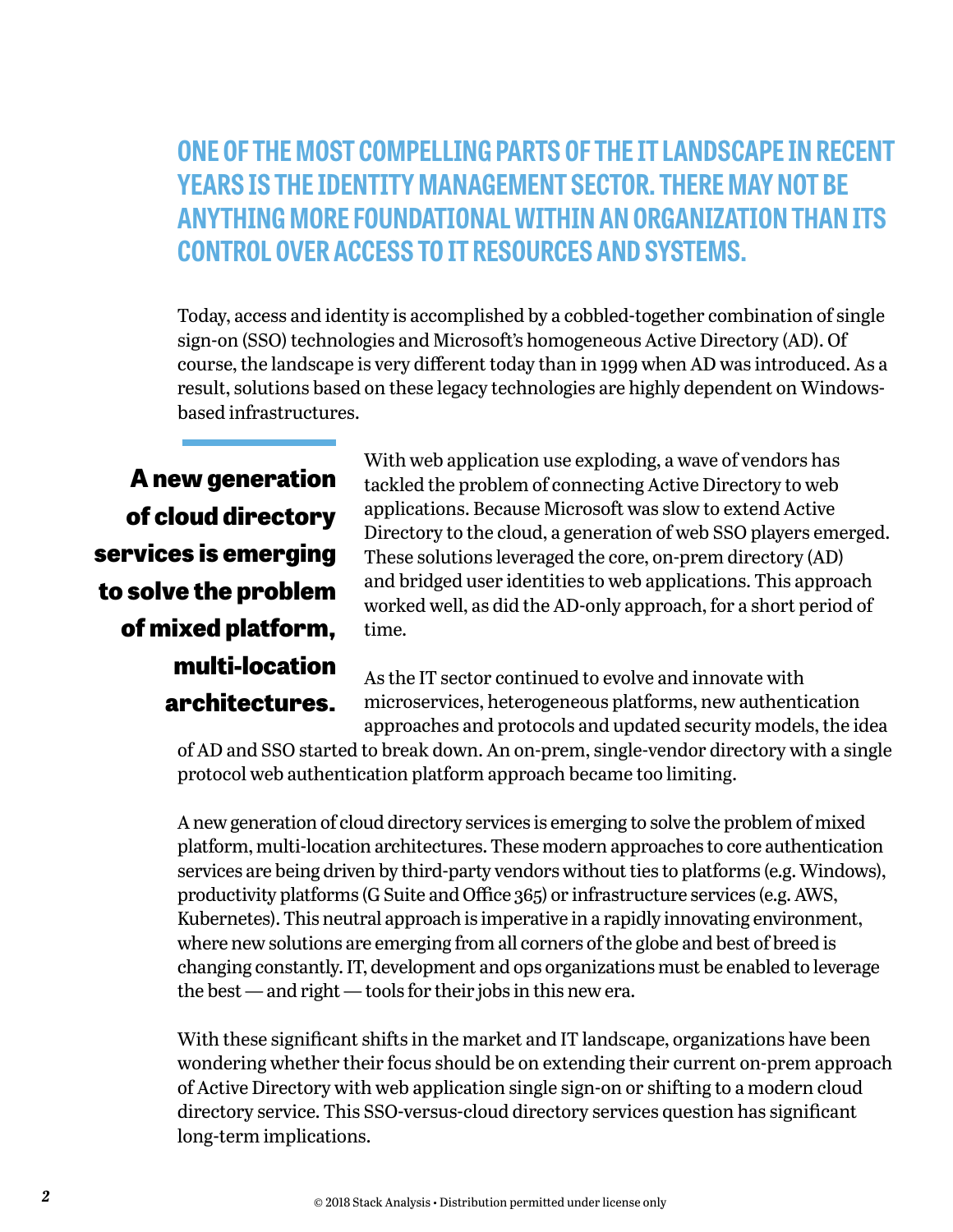Does an organization evolve its legacy architecture because of the enormous amount of time and work already invested to integrate a solution into the existing IT environment, or does it make a break from the past to a modern, cross-platform solution? This decision is often epitomized by the direction IT organizations take when it comes to identity management.

The path of SSO starts with the understanding that Active Directory is a fixed variable in the discussion. An organization has made the decision that its directory solution should remain on-prem and continue to be built upon rather than replaced. In this approach, an SSO solution such as Okta, a market-

leading web application SSO solution also often referred to as an IDaaS platform, is leveraged to extend AD identities outward to web applications. Because AD has been a core solution for many years, various segments have emerged to build upon this core, including single sign-on. Other segments include privileged identity management, identity bridges, and governance solutions. Even Microsoft has acknowledged this strategy of piecemeal parts with ADFS and Azure AD, the latter of which looks a great deal like a web application SSO platform (Okta competitor) rather than a core directory service, despite its name.

Web application SSO vendors are keenly aware of their precarious position in the market and are continuing to extend their visions. This may be nowhere more apparent than in trying to bring greater security to identities. For example, Okta's other capabilities include deep multi-factor authentication capabilities to help secure access to web applications. Adaptive MFA, as Okta refers to it, can help ensure that only an organization's users can access their web applications. Further, through its acquisition of StormPath, Okta has entered the developer space with an authentication solution for web applications. At its core, Okta is helping enterprise organizations connect to web applications, choosing to remain away from the fray of directory services and Active Directory.

The other side is an approach to leverage a cloud directory service, such as the popular solution called Directory-as-a-Service® by JumpCloud. JumpCloud's focus is on being the cloud directory service for internal IT resources including laptops,

## **THE STACK RANK**

|                                         | Single<br>Sign-on | <b>Cloud Directory</b><br>Services |
|-----------------------------------------|-------------------|------------------------------------|
| <b>REPLACES ACTIVE DIRECTORY</b>        | N <sub>0</sub>    | <b>YES</b>                         |
| <b>SYSTEM-LEVEL USER MANAGEMENT</b>     | N <sub>0</sub>    | <b>YES</b>                         |
| <b>CROSS-PLATFORM SYSTEM MANAGEMENT</b> | N <sub>0</sub>    | <b>YES</b>                         |
| <b>MFA</b>                              | <b>YES</b>        | <b>YES</b>                         |
| <b>WEB APPLICATION SSO</b>              | YES               | <b>PARTIAL</b>                     |
| <b>LEGACY APPLICATION SSO</b>           | <b>PARTIAL</b>    | <b>YES</b>                         |
| <b>WIFI/NETWORK INFRASTRUCTURE</b>      | N <sub>0</sub>    | <b>YES</b>                         |
| <b>FILE SERVER ACCESS</b>               | N <sub>0</sub>    | <b>YES</b>                         |
| <b>SSH KEY MANAGEMENT</b>               | N <sub>0</sub>    | YES                                |

**Does an organization evolve its legacy architecture because of the enormous amount of time and work already invested to integrate a solution into the existing IT environment, or does it make a break from the past to a modern, cross-platform solution?**